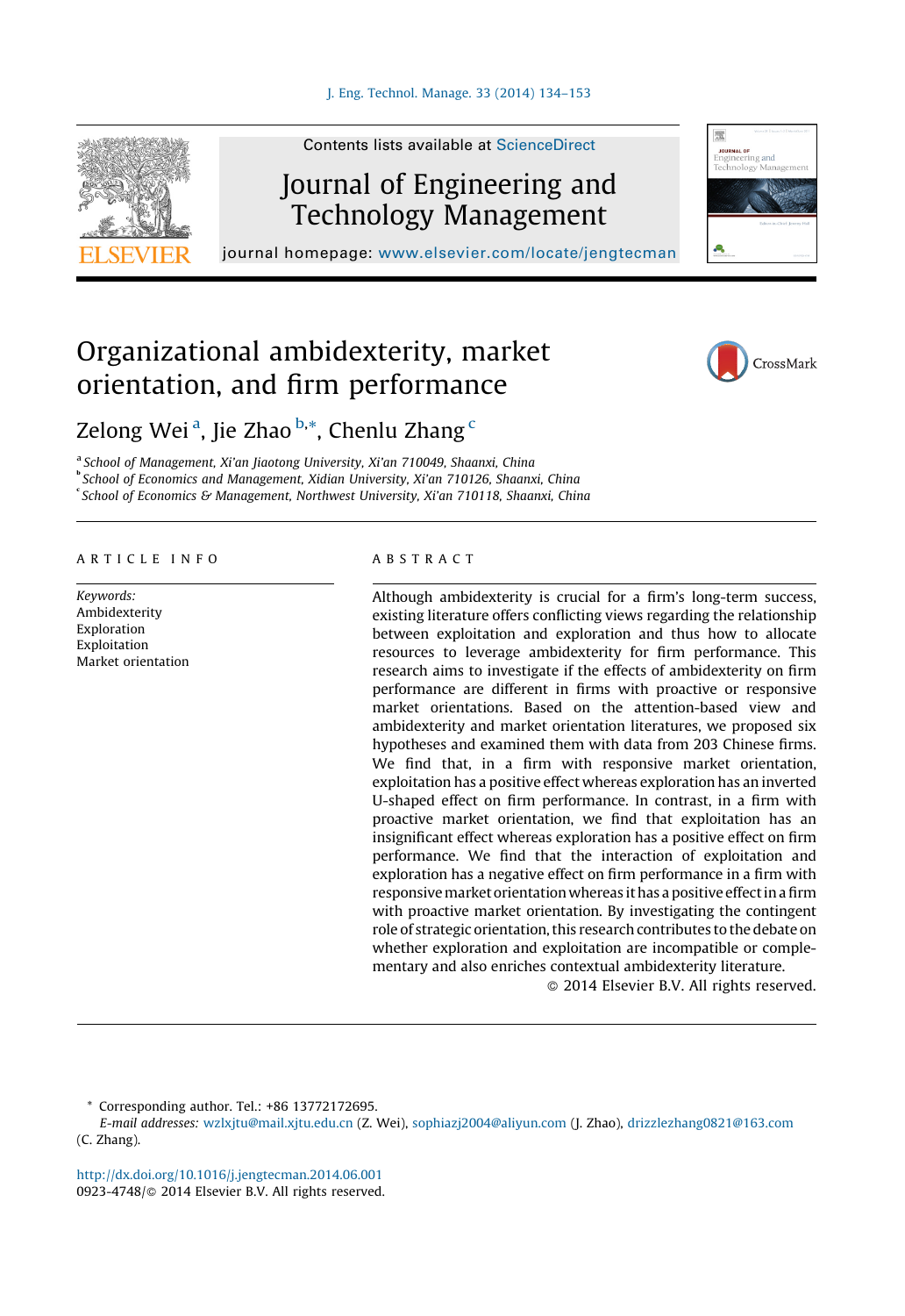#### **Introduction**

As organizational ambidexterity is critical for a firm's long-term success, it has attracted intensive research attention. The general agreement established is that achieving organizational ambidexterity by simultaneously pursuing exploration and exploitation is both critical for long-term success and difficult to achieve (March, 1991; Levinthal and March, 1993; [Tushman](#page--1-0) and O'Reilly, 1996; He and Wong, 2004; Cao et al., 2009; Laureiro-Martínez et al., 2014). Various approaches have been proposed to identify the ways to handle the trade-off between exploitation and exploration, among which the resource allocation perspective has been central to ambidexterity literature ([March,](#page--1-0) 1991; Gupta et al., 2006; [Atuahene-Gima](#page--1-0) and Murray, 2007; Cao et al., 2009; Jansen et al., 2012; Wei et al., 2014).

However, existing literature offers conflicting views on the relationship between exploration and exploitation and thus how to allocate resources to leverage ambidexterity. Based on the resource scarcity assumption, one stream of literature suggests that exploitation and exploration are fundamentally incompatible because they compete for scarce organizational resources ([March,](#page--1-0) 1991; Uotila et al., [2009](#page--1-0)). Therefore, firms should balance the resource allocation to exploration and exploitation. In contrast, the other stream of literature argues that exploitation may complement exploration to promote firm performance by internal resource sharing (Katila and Ahuja, 2002; [Birkinshaw](#page--1-0) and Gibson, 2004; [Andriopoulos](#page--1-0) and Lewis, 2009; Simsek et al., 2009), external resource accessing ([Gupta](#page--1-0) et al., 2006; [Atuahene-Gima](#page--1-0) and Murray, 2007; Cao et al., 2009; Li et al., 2013), or dynamic resource reconfiguring (Wei et al., [2014\)](#page--1-0). Therefore, to promote firm performance, firms should allocate resources to leverage the complementary effects between exploitation and exploration.

In spite of these insights, existing literature fails to investigate the role of strategic orientation behind the resource allocation pattern. According to the attention-based view, strategic orientation refers to organizational business philosophy and value system [\(Ocasio,](#page--1-0) 1997, 2011). It guides a firm to balance scarce resource allocation and determines whether exploitation and exploration share or compete for scarce resources [\(Atuahene-Gima](#page--1-0) and Ko, 2001; Ocasio, 1997, 2011). The effect of ambidexterity on performance may vary with a firm's strategic orientation (e.g., market orientation), which changes the resource allocation pattern. Ambidexterity literature has called for more research on the contextual factors that facilitate ambidexterity, such as culture, values, vision, incentives, and processes (O'Reilly and Tushman, 2011; [Markides,](#page--1-0) 2013). However, the literature has offered little insight on the contingent role of strategic orientation.

Market orientation, as one of the most salient strategic orientations, describes a firm's ''orientation toward the promotion and support for the collection, dissemination and responsiveness to market intelligence to serve customer needs'' ([Atuahene-Gima](#page--1-0) and Ko, 2001, p. 55). Market orientation is the strategic philosophy that focuses on identifying and meeting customers' needs to assure better competitive advantage ([Narver](#page--1-0) and Slater, 1990). [McCarthy](#page--1-0) et al. (2010) argue that how firms innovate and change is highly dependent on the conditions of markets. Therefore, market orientation, which determines how firms perceive the demand conditions and react to the market environment [\(Markides,](#page--1-0) 2013), may affect the resource allocation to exploration or exploitation ([Menguc](#page--1-0) and Auh, 2008; [Tushman](#page--1-0) and Smith, 2002). Furthermore, scholars have distinguished proactive and responsive market orientations ([Atuahene-Gima](#page--1-0) et al., 2005; Narver et al., 2004; Baker and Sinkula, 2007). Proactive market orientation addresses the latent needs of customers, whereas responsive market orientation addresses the expressed needs of customers [\(Atuahene-Gima](#page--1-0) et al., 2005; Narver et al., 2004; Baker and [Sinkula,](#page--1-0) 2007). Responsive and proactive market orientations may guide a firm to allocate resources in different ways to leverage exploitation or exploration for firm performance (Ocasio, 1997, 2011; [McCarthy](#page--1-0) and Gordon, 2011).

Therefore, does the effect of ambidexterity on performance vary with a firm's proactive vs. responsive market orientations? This research seeks to answer this question. Based on the attentionbased view, market orientation literature, and the ambidexterity view, we investigate how the effects of exploration, exploitation and their interaction on firm performance in firms with higher levels of proactive market orientation differ from those in firms with higher levels of responsive market orientation.

This research contributes to ambidexterity literature in two ways. First, we extend our understanding of the debate on whether exploration and exploitation are incompatible or